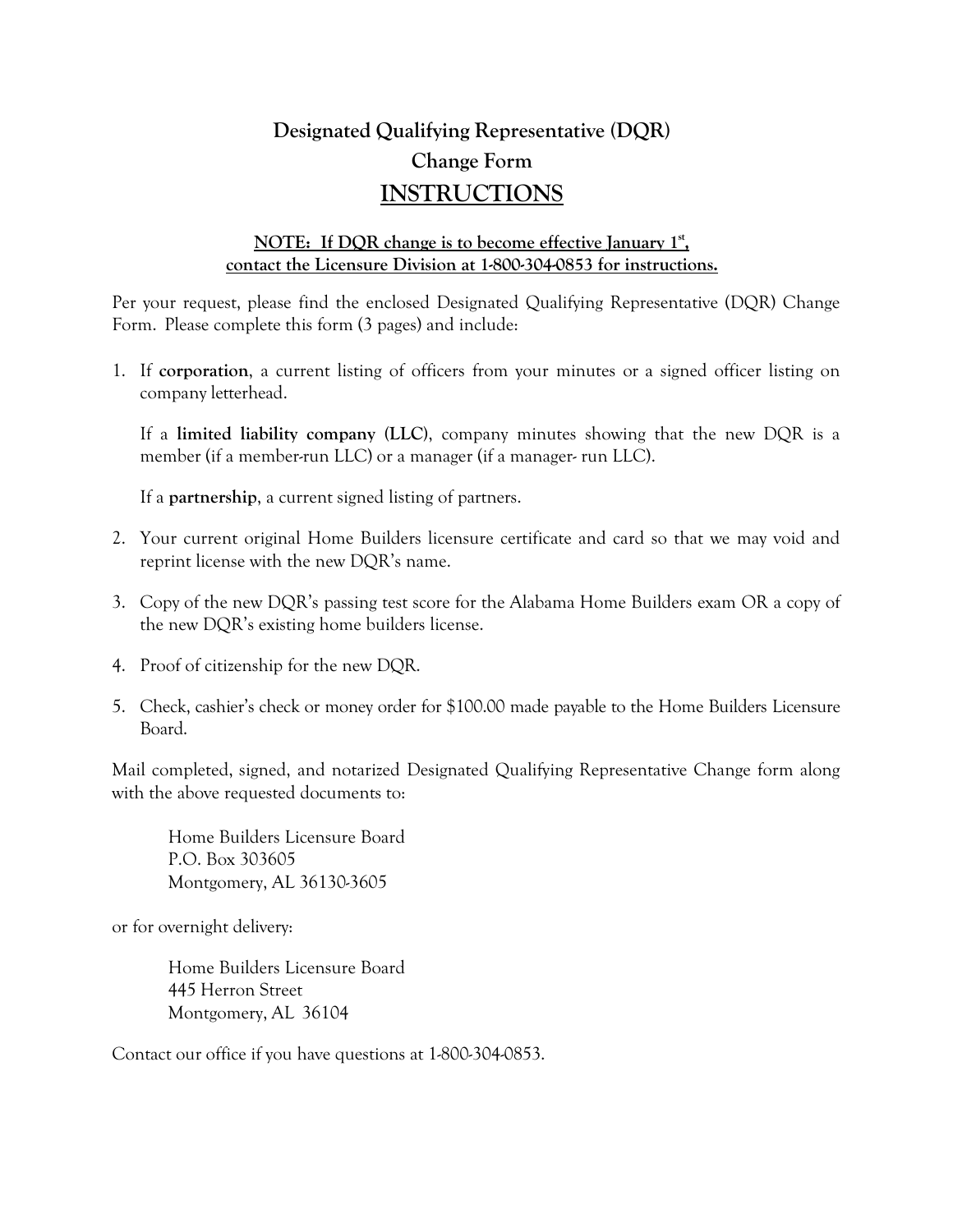# **DESIGNATED QUALIFYING REPRESENTATIVE CHANGE FORM www.hblb.alabama.gov**

**HOME BUILDERS** 

P.O. Box 303605 Montgomery, Alabama 36130-3605 / **Overnight Delivery:** 445 Herron Street Montgomery, Alabama 36104 **Telephone** (334) 242-2230 / **Facsimile** (334) 263-1397

### **OFFICE USE ONLY**

(Date Stamp) Check No. \_\_\_\_\_\_\_\_\_\_\_\_\_\_\_\_

# Amount Paid \_\_\_\_\_\_\_\_\_\_\_\_\_\_\_

**INSTRUCTIONS**: Please type or print in ink all information. Use additional sheets if necessary.

You **MUST** include a check, cashier's check or money order for \$100 made payable to the Home Builders Licensure Board.

You **MUST** attach a current listing of officers from your minutes or a signed officer listing on company letterhead (for corporations), company minutes showing that the new Designated Qualifying Representative (DQR) is a member (if a member-managed LLC) or a manager (if a manager-managed LLC) or a current signed listing of partners (for Partnership).

You **MUST** return your current original Home Builders License Certificate and Card with this form.

You **MUST** submit the original form. No copies or facsimile transmissions will be accepted.

## **SECTION 1: LICENSEE INFORMATION**

License No.:

Please check appropriate business form: ☐ Corporation ☐ Partnership ☐ Limited Partnership ☐ LLC

Business Name:

Previous DQR's Name:

## **SECTION 2: NEW DESIGNATED QUALIFYING REPRESENTATIVE INFORMATION**

| Name of NEW Designated Qualifying Representative (DQR): ________________________                                                      |                                                 |        |                                                                                                                                                                            |                        |
|---------------------------------------------------------------------------------------------------------------------------------------|-------------------------------------------------|--------|----------------------------------------------------------------------------------------------------------------------------------------------------------------------------|------------------------|
| (Must be an Officer, General Partner, Member or Manager)                                                                              | First                                           | Middle | Last                                                                                                                                                                       | Suffix                 |
|                                                                                                                                       |                                                 |        |                                                                                                                                                                            |                        |
|                                                                                                                                       |                                                 |        | (Disclosure mandatory under Alabama Child Support Reform Act of 1997, Act 97-447,<br>Ala. Code §30.3-194 (1997 Cum. Supp.) to be used for the purposes described therein.) |                        |
|                                                                                                                                       |                                                 |        |                                                                                                                                                                            |                        |
|                                                                                                                                       |                                                 |        |                                                                                                                                                                            |                        |
|                                                                                                                                       |                                                 |        |                                                                                                                                                                            |                        |
| Does the individual listed above currently hold an individual home builders license or serve                                          |                                                 |        |                                                                                                                                                                            |                        |
| If "YES", list name and file number below:                                                                                            |                                                 |        |                                                                                                                                                                            |                        |
| Licensee Name                                                                                                                         |                                                 |        | File Number                                                                                                                                                                |                        |
| <b>CHECK ONE:</b> $\Box$ The new DQR has completed six (6) hours of continuing education or is eligible for the first-time exemption. |                                                 |        |                                                                                                                                                                            |                        |
| $\Box$ The new DQR will be 60 by October 1 <sup>st</sup> . DOB _________________Must attach valid government documentation.           |                                                 |        |                                                                                                                                                                            |                        |
| I understand that as the DQR, I am required to complete six (6) hours of continuing education, annually, unless otherwise exempt.     |                                                 |        |                                                                                                                                                                            |                        |
| $\Box$ Yes $\Box$ No                                                                                                                  | I have read and understood the above statement. |        |                                                                                                                                                                            |                        |
|                                                                                                                                       |                                                 |        |                                                                                                                                                                            | $(Confinual on Dao 2)$ |

(Continued on Page Revised 4/2022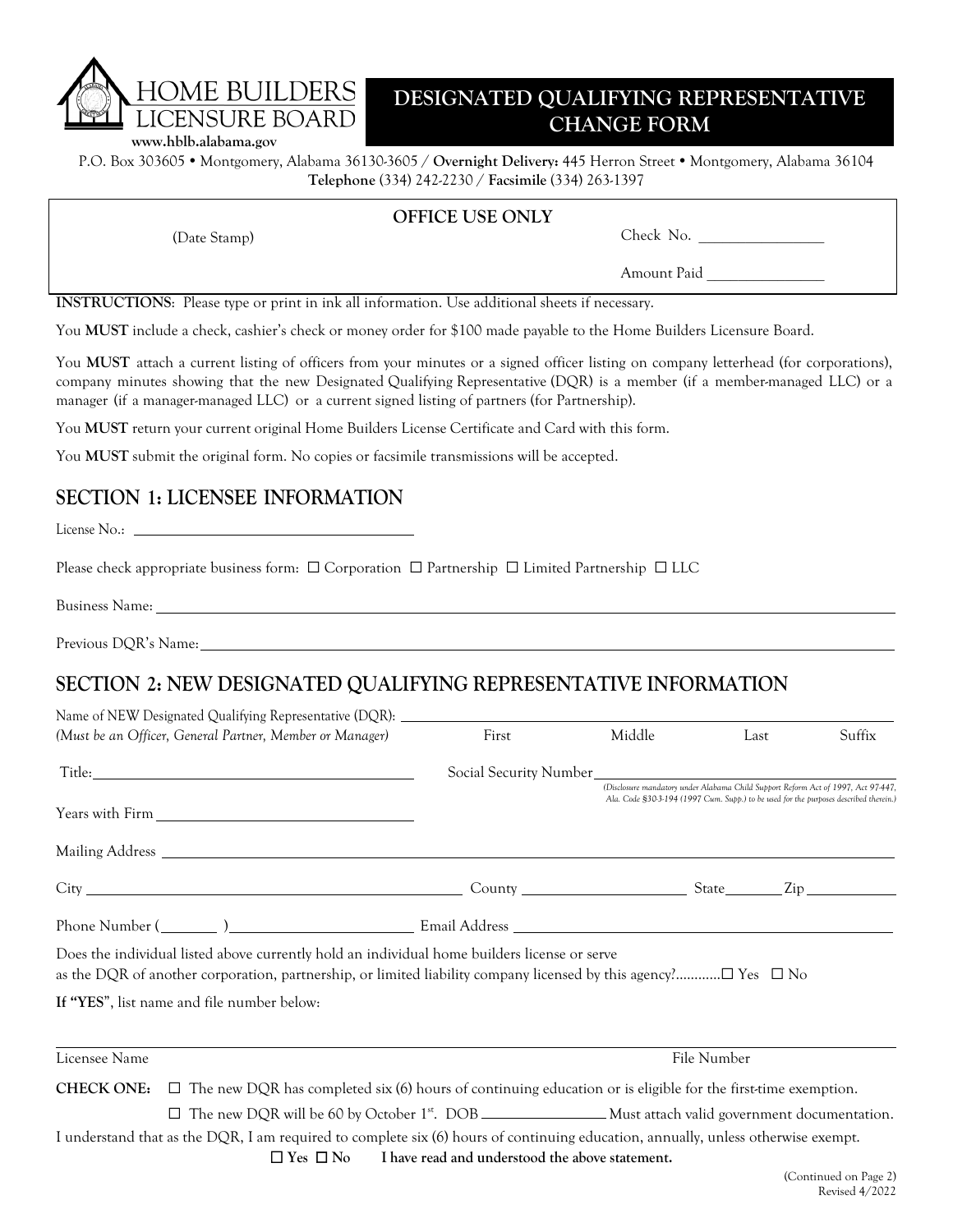# **SECTION 3: CITIZENS AND ALIENS LAWFULLY PRESENT**

This section to be completed in compliance with *Ala. Code* §34-14A-7 and *Ala. Code* § 31-13-7,29, which provides that an alien's lawful presence in the United States may be verified through SAVE. This section must be completed by the designated qualifying representative.

### **This application will not be processed until the requested documentation is received by the Board.**

 $\square$  Yes  $\square$  No 1. Are you a citizen of the United States?

If "YES", please read the declaration below, sign, and provide a legible copy (front and back, as applicable) of any

ONE of the documents listed here.

If "NO", see Question 2 below.

- 1) Driver's License or Nondriver Identification Card
- 2) Birth Certificate indicating birth in the United States
- 3) Valid or expired United States Passport
- 4) United States Certificate of Naturalization
- 5) Other documents or methods of proof of United States citizenship issued by the federal government pursuant to the Immigration and Nationality Act of 1952, as amended
- 6) Bureau of Indian Affairs Card, Tribal Treaty Card or Tribal Enrollment Number
- 7) Consular report of birth abroad of a citizen of the United State of America
- 8) Certificate of Citizenship issued by the United States Citizenship and Immigration Services
- 9) Certification of report of birth issued by the United States Department of State
- 10) American Indian Card with KIC classification, issued by the United States Department of Homeland Security
- 11) Final adoption decree showing the person's name and United States birthplace
- 12) Official United States military record of service showing the applicant's place of birth in the United States
- 13) An extract from a United States hospital record of birth created at the time of the person's birth indicating the place of birth in the United States
- 14) AL-verify
- 15) Valid Uniformed Services Privileges and Identification Card
- 16) Any other form of identification that the Alabama Department of Revenue authorizes…to be used to demonstrate or confirm a person's United States citizenship or lawful presence in the United States, provided that the identification requires proof of lawful presence in the United States as a condition of issuance.

#### I hereby declare that I am a citizen of the United States of America.

**I sign this declaration under penalties of perjury**; make a false, fictitious, or fraudulent statement or representation in this declaration is perjury in the second degree pursuant to *Ala. Code* §13A-10-102.

Printed Name of Application Signature of Applicant

☐ Yes ☐ No 2. If you are not a citizen of the United States, are you an alien who is lawfully present in the United States?

If "YES", please read the declaration below, sign, and provide a legible copy (front and back, as applicable) of a valid, unexpired Alabama Driver's License or Alabama Nondriver Identification Card **AND** a legible copy (front and back, as applicable) of ONE of the documents listed below:

- 1) United States Citizenship and Immigration Services (CIS) Card (Resident Alien Card), Document and Number
- 2) Student and Exchange Visitor Information System (SEVIS) Identification, Document and Number (Form I-20 or Form DS-2019)
- 3) Certificate of Naturalization, Document and Number
- 4) Passport from Country-of-Origin, Document and Number
- 5) Arrival and Departure Record (Form I-94), Document and Number
- 6) VISA, Document and Number

#### I hereby declare that I am an alien lawfully present in the United States of America.

**I sign this declaration under penalties of perjury**; make a false, fictitious, or fraudulent statement or representation in this declaration is perjury in the second degree pursuant to *Ala. Code* §13A-10-102.

Printed Name of Application Signature of Applicant